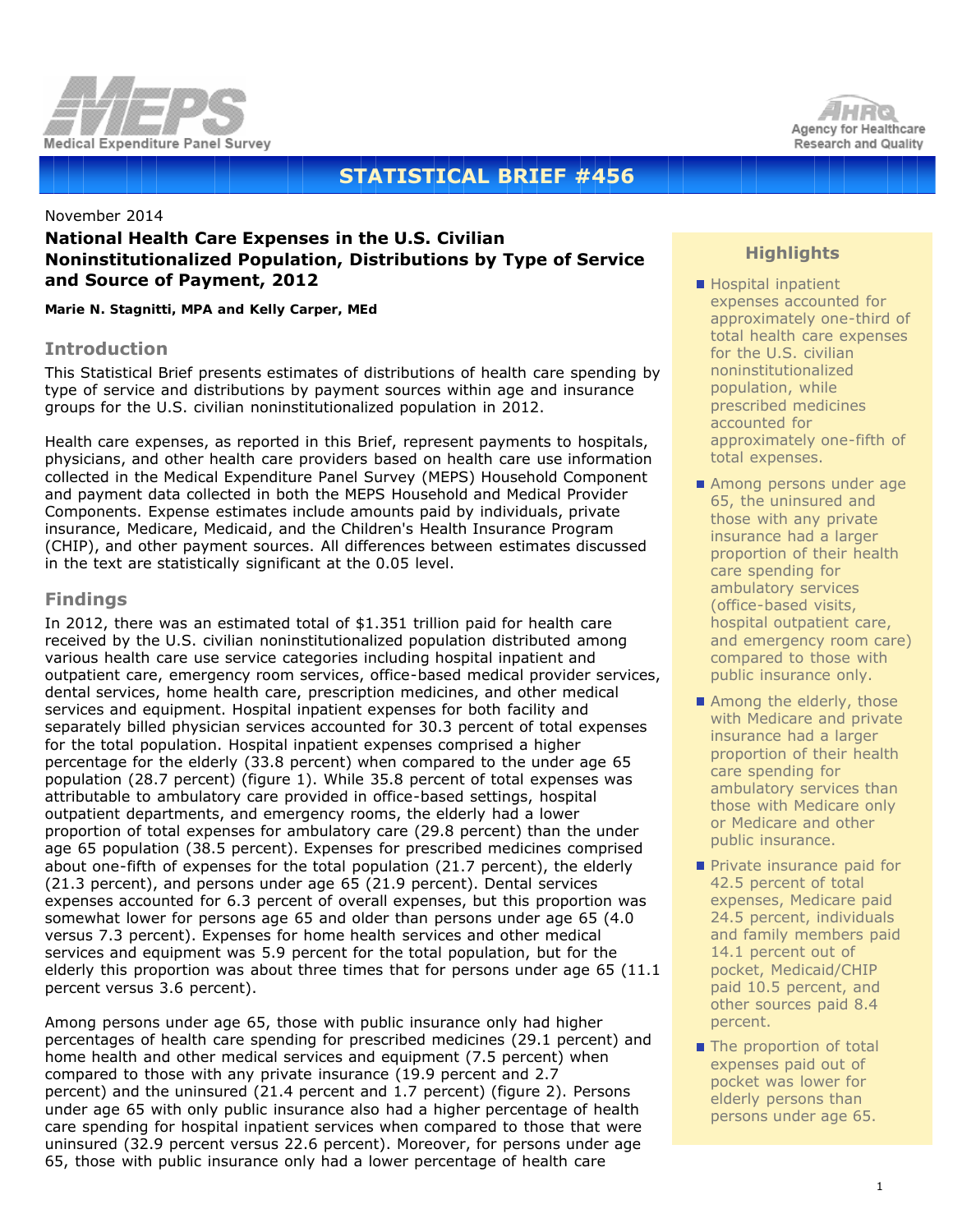spending on ambulatory services and dental services (27.0 percent and 3.6 percent) when compared to those with any private insurance (41.2 percent and 8.3 percent) and the uninsured (46.1 percent and 8.2 percent). In addition, persons under age 65 with any private insurance had a lower percentage of spending on home health and other medical services and equipment (2.7 percent) when compared with those that were uninsured (1.7 percent).

Among the elderly, expenses on hospital inpatient services was not significantly different when comparing by insurance status—37.8 percent for those with Medicare only, 31.6 percent for those with Medicare and private insurance, and 33.7 percent for those with Medicare and other public insurance (figure 2). For elderly persons with Medicare and private insurance, the share of spending for ambulatory services was highest and comprised over a third of total expenses (35.0 percent), while ambulatory services expenses accounted for only about a quarter of spending for those with Medicare only (26.4 percent), and accounted for the least amount for those with Medicare and other public insurance (17.7 percent). The percentage of health care spending on prescribed medicines was similar for all insurance groups within the elderly population (approximately 21 percent). Dental services accounted for a larger proportion of health care spending for the elderly with Medicare and private insurance (4.9 percent) and those with Medicare only (3.9 percent) when compared with elderly persons with Medicare and other public insurance (1.0 percent). Elderly persons with Medicare and other public insurance had the highest percentage of expenses for home health and other medical services and equipment (26.0 percent), followed by those with Medicare only (11.6 percent) and those with Medicare and private insurance (6.7 percent).

Health care expenses are paid largely by third-party payers (e.g., private and public sources of payment) (figure 3). In 2012, private insurance paid 42.5 percent of total expenses, Medicare paid 24.5 percent, individuals and family members paid 14.1 percent out of pocket, Medicaid/CHIP paid 10.5 percent, and other sources paid 8.4 percent (figure 3). Private insurance paid over half (54.8 percent) of expenses for persons under age 65 versus only 15.5 percent for the elderly. Conversely, Medicare paid nearly two-thirds of expenses (61.3 percent) for persons age 65 and older and only 7.8 percent for those under age 65. Moreover, Medicaid/CHIP paid for 13.4 percent of expenses for persons under age 65 compared to a smaller percentage for persons age 65 and older, 4.1 percent. Individuals and family members of the under 65 population paid a higher percentage of total expenses out of pocket (14.7 percent) than the age 65 and older population (12.8 percent).

## **Data Source**

The estimates in this Statistical Brief are based upon data from the MEPS HC-155: 2012 Full Year Consolidated Data File.

## **Definitions**

#### *Expenditures*

Expenditures include total direct payments from all sources to hospitals, physicians, home health providers (agency and paid independent providers), dental providers, other types of health care providers (e.g., physical therapists, chiropractors, optometrists, etc.), and pharmacies for services reported by respondents in the MEPS-HC. Expenditures for hospital-based services include those for both facility and separately billed physician services.

## *Sources of payment*

- Out of pocket: This category includes expenses paid by the user or other family member.
- Private insurance: This category includes payments made by insurance plans covering hospital and medical care (excluding payments from Medicare, Medicaid, and other public sources). Payments from Medigap plans or TRICARE (Armed Forces-related coverage) are included.
- Medicare: Medicare is a federally financed health insurance plan for persons age 65 and older, persons receiving Social Security disability payments, and persons with end-stage renal disease. Medicare Part A, which provides hospital insurance, is automatically given to those who are eligible for Social Security. Medicare Part B provides supplementary medical insurance that pays for medical expenses and can be purchased for a monthly premium. Medicare Part D provides optional coverage for prescribed medicines.
- Medicaid/CHIP: Medicaid and CHIP are means-tested government programs jointly financed by federal and state funds that provide health care to those who are eligible. Medicaid is designed to provide health coverage to families and individuals who are unable to afford necessary medical care, while CHIP provides coverage to additional low income children not eligible for Medicaid. Eligibility criteria for both programs vary significantly by state.
- Other sources: This category includes payments from the Department of Veterans Affairs (except TRICARE); other federal sources (Indian Health Service, military treatment facilities, and other care provided by the Federal government); various state and local sources (community and neighborhood clinics, state and local health departments, and state programs other than Medicaid/CHIP); Workers' Compensation; various unclassified sources (e.g., automobile, homeowner's, or other liability insurance, and other miscellaneous or unknown sources); Medicaid/CHIP payments reported for persons who were not reported as enrolled in the Medicaid or CHIP programs at any time during the year; and private insurance payments reported for persons without any reported private health insurance coverage during the year.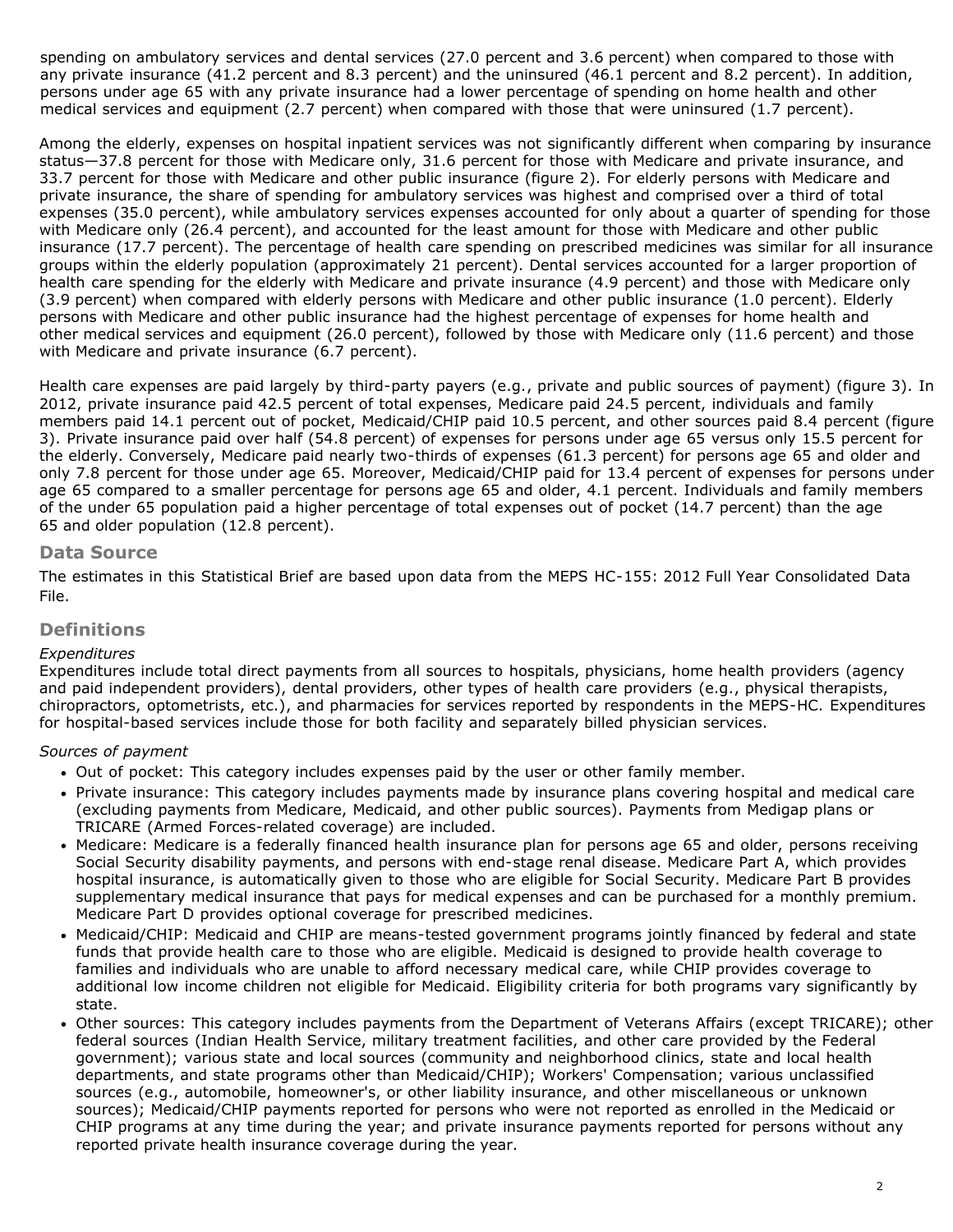#### *Health insurance status*

Individuals under age 65 were classified in the following three insurance categories, based on household responses to health insurance status questions:

- Any private health insurance: Individuals who, at any time during the year, had insurance that provides coverage for hospital and physician care (other than Medicare, Medicaid/CHIP, or other public hospital/physician coverage) were classified as having private insurance. Coverage by TRICARE (Armed Forces-related coverage) was also included as private health insurance. Insurance that provides coverage for a single service only, such as dental or vision coverage, was not included.
- Public coverage only: Individuals were considered to have public coverage only if they met both of the following criteria: 1) They were not covered by private insurance at any time during the year; and 2) They were covered by any of the following public programs at any point during the year: Medicare, Medicaid/CHIP, or other public hospital/physician coverage.
- Uninsured: The uninsured were defined as people not covered by private hospital/physician insurance, Medicare, TRICARE, Medicaid/CHIP, or other public hospital/physician programs at any time during the entire year or period of eligibility for the survey.

Individuals age 65 and older were classified into the following three insurance categories:

- Medicare and private insurance: This category includes persons classified as Medicare beneficiaries and covered by Medicare and a supplementary private policy.
- Medicare and other public insurance: This category includes persons classified as Medicare beneficiaries who met both of the following criteria: 1) They were not covered by private insurance at any point during the year; and 2) They were covered by one of the following public programs at any point during the year: Medicaid, other public hospital/physician coverage.
- Medicare only: This category includes persons classified as Medicare beneficiaries but not classified as Medicare and private insurance or as Medicare and other public insurance. This group includes persons who were enrolled in Medicare Advantage (Part C) and persons who had traditional Medicare fee-for-service coverage only.

# **About MEPS-HC**

MEPS-HC is a nationally representative longitudinal survey that collects detailed information on health care utilization and expenditures, health insurance, and health status, as well as a wide variety of social, demographic, and economic characteristics for the U.S. civilian noninstitutionalized population. It is cosponsored by the Agency for Healthcare Research and Quality (AHRQ) and the National Center for Health Statistics.

MEPS expenditure data are derived from both the Medical Provider Component (MPC) and Household Component (HC). MPC data are generally used for hospital-based events (e.g., inpatient stays, emergency room visits, and outpatient department visits), prescribed medicine purchases, and home health agency care. Office based physician care estimates use a mix of HC and MPC data, while estimates for non-physician office visits, dental and vision services, other medical equipment and services, and independent provider home health care services are based on HC-provided data. Details on the estimation process can be found in Machlin, S. R. and Dougherty, D.D. *Overview of Methodology for Imputing Missing Expenditure Data in the Medical Expenditure Panel Survey*. Methodology Report No. 19. March 2007. Agency for Healthcare Research and Quality, Rockville, MD.

[http://www.meps.ahrq.gov/mepsweb/data\\_files/publications/mr19/mr19.pdf](http://www.meps.ahrq.gov/mepsweb/data_files/publications/mr19/mr19.pdf)

For more information about MEPS, call the MEPS information coordinator at AHRQ (301-427-1406) or visit the MEPS Web site at http://www.meps.ahrg.gov/.

#### **References**

Cohen, J. *Design and Methods of the Medical Expenditure Panel Survey Household Component*. MEPS Methodology Report No. 1. AHCPR Pub. No. 97-0026. Rockville, MD: Agency for Health Care Policy and Research, 1997. [http://www.meps.ahrq.gov/mepsweb/data\\_files/publications/mr1/mr1.pdf](http://www.meps.ahrq.gov/mepsweb/data_files/publications/mr1/mr1.pdf)

Cohen, S. *Sample Design of the 1996 Medical Expenditure Panel Survey Household Component*. MEPS Methodology Report No. 2. AHCPR Pub. No. 97-0027. Rockville, MD: Agency for Health Care Policy and Research, 1997. [http://www.meps.ahrq.gov/mepsweb/data\\_files/publications/mr2/mr2.pdf](http://www.meps.ahrq.gov/mepsweb/data_files/publications/mr2/mr2.pdf)

Cohen, S. Design Strategies and Innovations in the Medical Expenditure Panel Survey. *Medical Care*, July 2003: 41(7) Supplement: III-5–III-12.

Ezzati-Rice, T.M., Rohde, F., Greenblatt, J. *Sample Design of the Medical Expenditure Panel Survey Household Component, 1998–2007*. Methodology Report No. 22. March 2008. Agency for Healthcare Research and Quality, Rockville, MD. [http://www.meps.ahrq.gov/mepsweb/data\\_files/publications/mr22/mr22.pdf](http://www.meps.ahrq.gov/mepsweb/data_files/publications/mr22/mr22.pdf)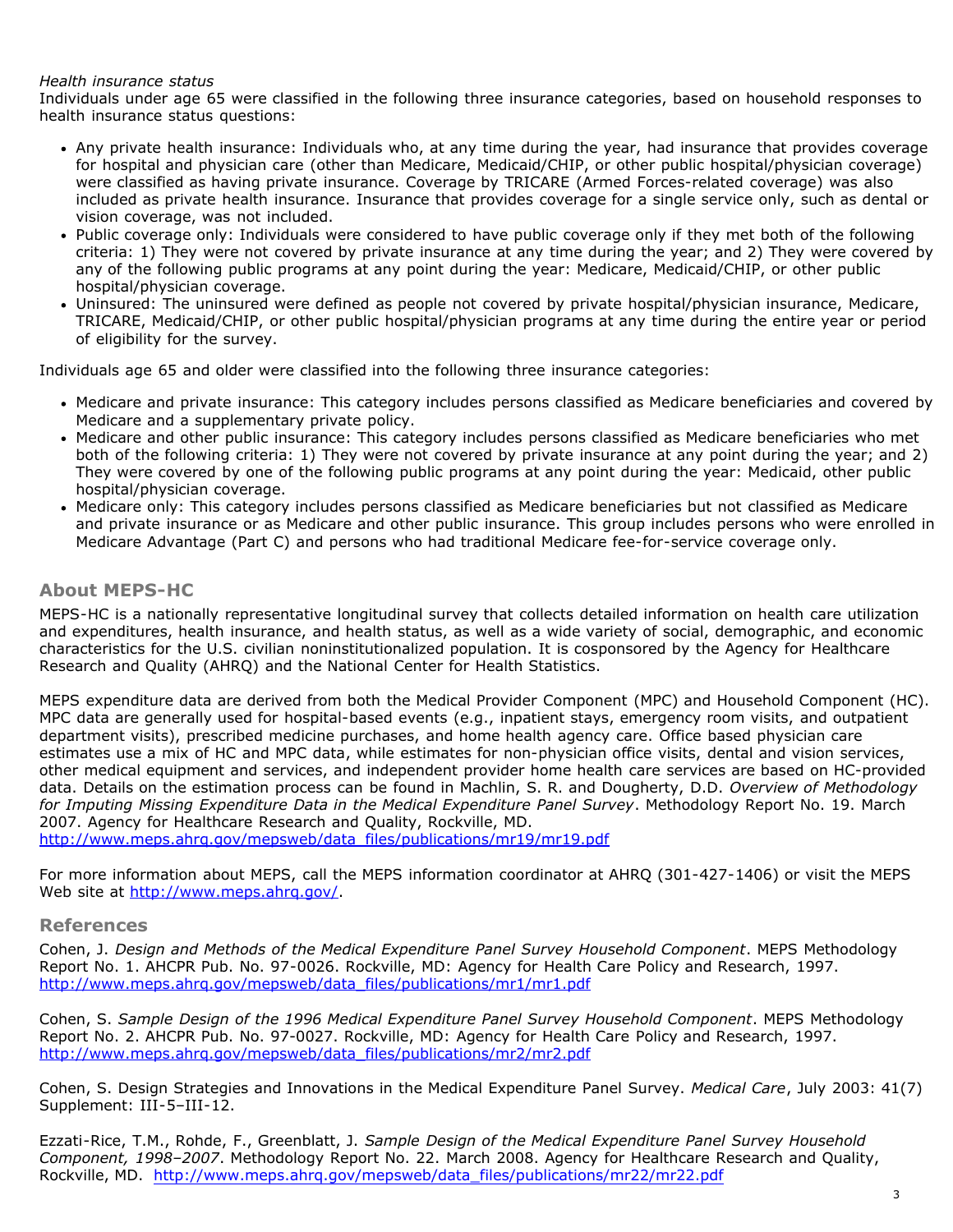Sing, M., Banthin, J., Selden, T., et al.: *Reconciling Medical Expenditure Estimates from the MEPS and NHEA, 2002*. Health Care Financing Review 28(1):25–40, Fall 2006. <https://www.cms.gov/HealthCareFinancingReview/downloads/06Fallpg25.pdf>

**Suggested Citation**

Stagnitti, M.N. and Carper, K. *National Health Care Expenses in the U.S. Civilian Noninstitutionalized Population, Distributions by Type of Service and Source of Paymnet, 2012*. Statistical Brief #456. November 2014. Agency for [Healthcare Research and Quality, Rockville, MD.](http://www.meps.ahrq.gov/mepsweb/data_files/publications/st456/stat456.pdf)

http://www.meps.ahrq.gov/mepsweb/data\_files/publications/st456/stat456.pdf

\* \* \*

AHRQ welcomes questions and comments from readers of this publication who are interested in obtaining more information about access, cost, use, financing, and quality of health care in the United States. We also invite you to tell us how you are using this Statistical Brief and other MEPS data and tool[s and to share suggestions on how M](mailto:MEPSProjectDirector@ahrq.hhs.gov)EPS products might be enhanced to further meet your needs. Please email us at MEPSProjectDirector@ahrq.hhs.gov or send a letter to the address below:

Steven B. Cohen, PhD, Director Center for Financing, Access, and Cost Trends Agency for Healthcare Research and Quality 540 Gaither Road Rockville, MD 20850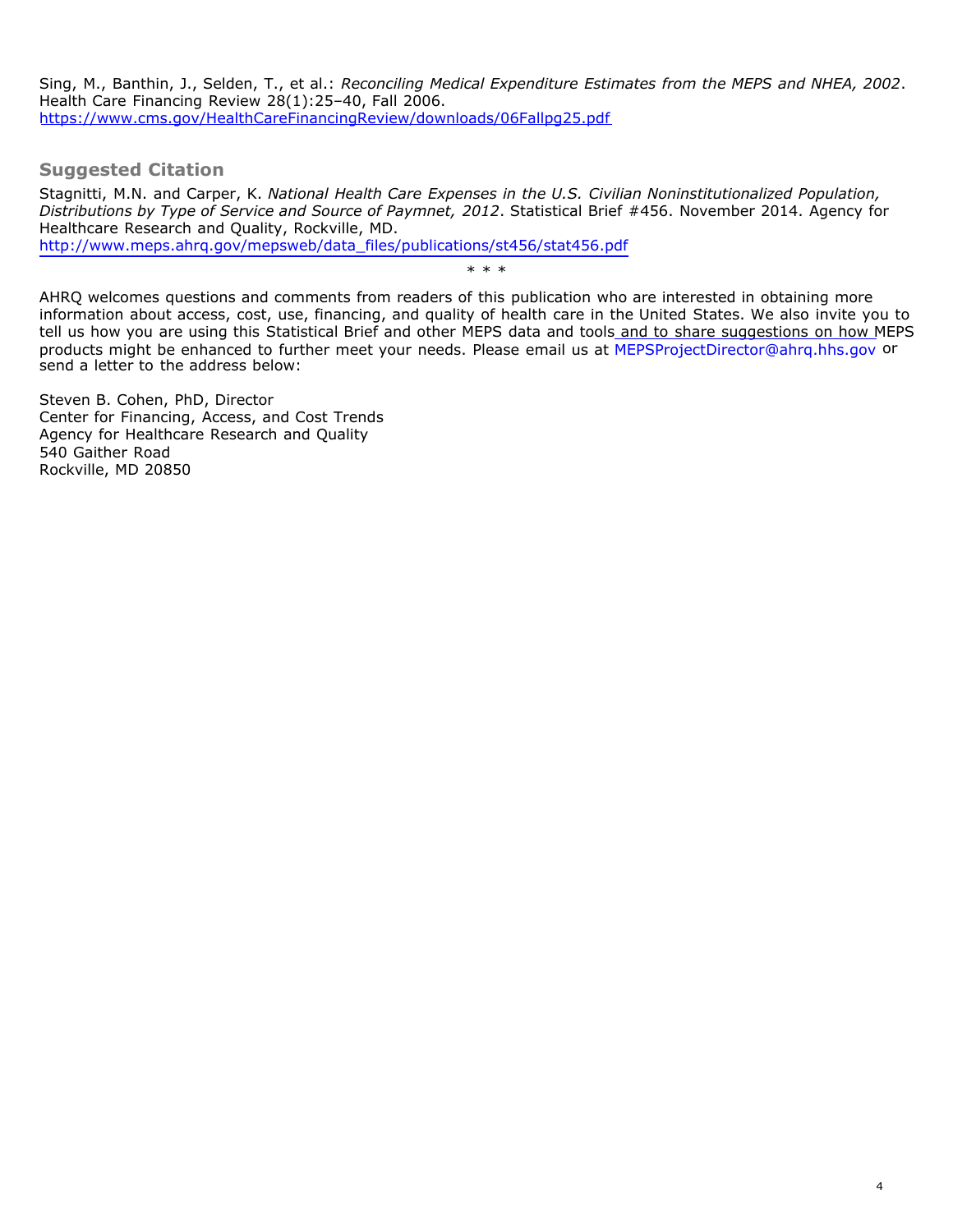



Statistical Brief #456: National Health Care Expenses in the U.S. Civilian Noninstitutionalized Population, Distributions by Type of Service and Source of Payment, 2012 5